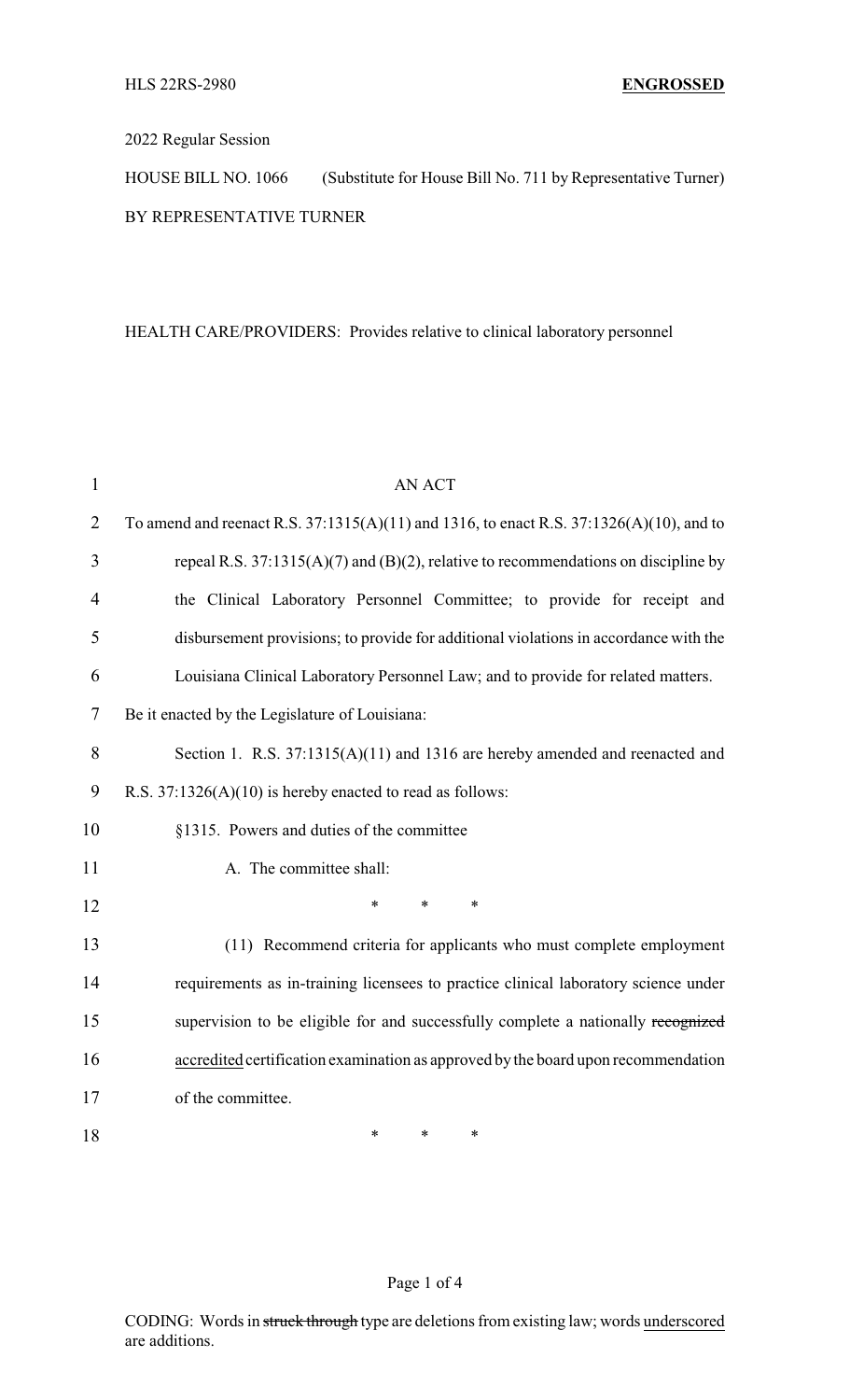| $\mathbf{1}$   | §1316. Receipts and disbursements                                                     |
|----------------|---------------------------------------------------------------------------------------|
| $\overline{2}$ | All monies collected by the board pursuant to this Part shall be deposited in         |
| 3              | the treasury of the board in the committee's account for the sole purpose of          |
| 4              | implementation of the provisions of this Part. All committee expenses shall be paid   |
| 5              | out of such funds only and shall not be charged to or be payable by the state. The    |
| 6              | financial records of the committee board shall be audited annually in accordance      |
| 7              | with state law by the legislative auditor or an independent auditor approved by the   |
| 8              | legislative auditor.                                                                  |
| 9              | $\ast$<br>*<br>∗                                                                      |
| 10             | §1326. Causes for denial, suspension, probation, restriction, or revocation of a      |
| 11             | license or certificate or license or certificate renewal                              |
| 12             | A. The board, upon the recommendation of the committee, may deny,                     |
| 13             | suspend, probate, restrict, or revoke the issuance or renewal of a license or         |
| 14             | certificate, after notice and an opportunity for a hearing pursuant to the            |
| 15             | Administrative Procedure Act, upon a preponderance of evidence showing any of the     |
| 16             | following when such activity is not authorized by the provisions of this Part:        |
| 17             | *<br>*                                                                                |
| 18             | (10) Unprofessional conduct, which may be further defined and promulgated             |
| 19             | by the board in accordance with the Administrative Procedure Act, includes but is     |
| 20             | not limited to the following:                                                         |
| 21             | (a) Sexual or disruptive misconduct which manifests as aberrant behavior,             |
| 22             | harassment, or both, through personal interaction with physicians, employees,         |
| 23             | coworkers, hospital personnel, healthcare professionals, patients, family members,    |
| 24             | or others, or which interferes with or could reasonably be expected to interfere with |
| 25             | the work of clinical laboratory personnel.                                            |
| 26             | Failing to abide by any ethics code provisions established by the board<br>(b)        |
| 27             | for clinical laboratory personnel in accordance with the committee's recommendation   |
| 28             | and promulgated in accordance with the Administrative Procedure Act.                  |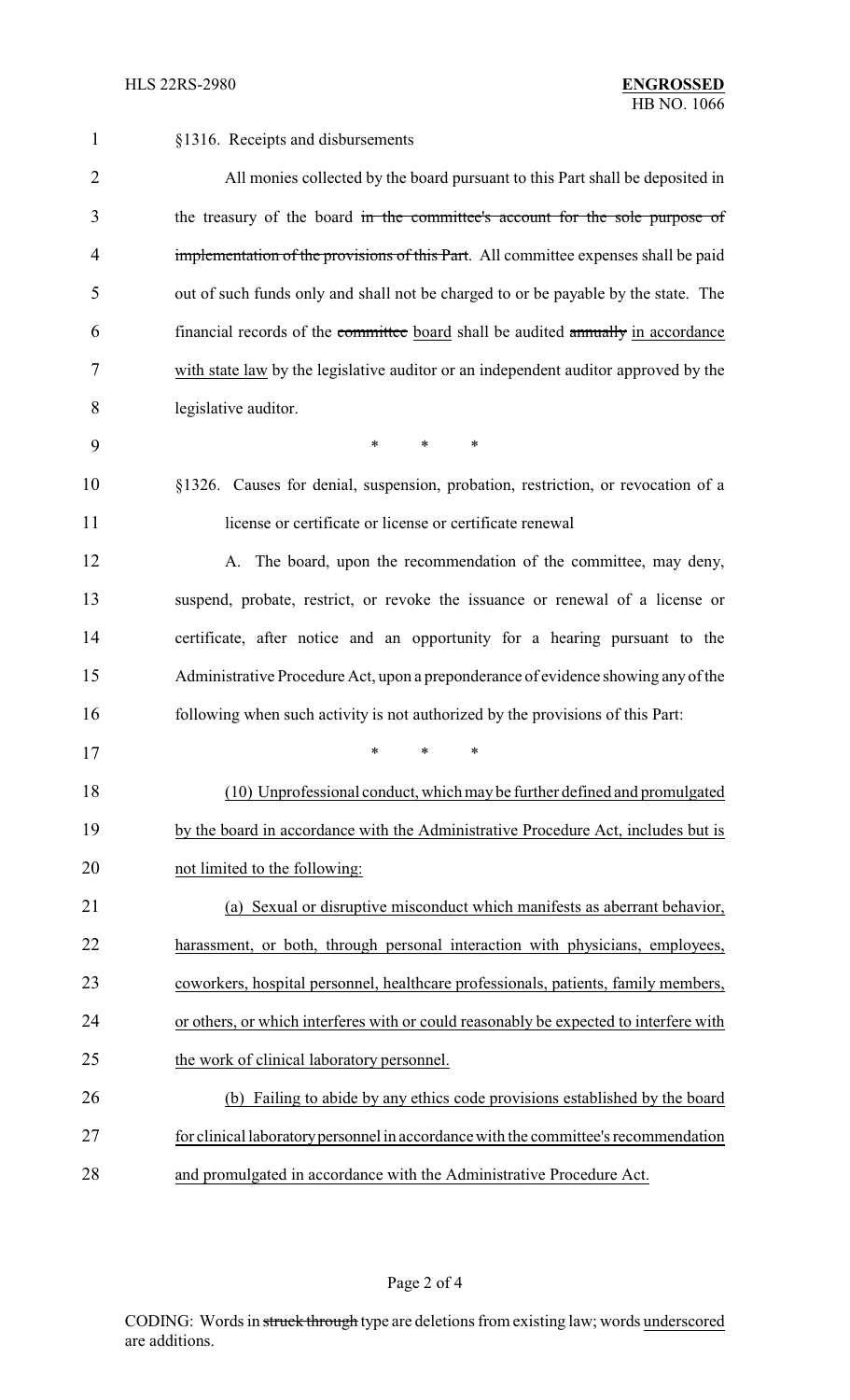| $\mathbf{1}$   | Conviction of a crime, entry of a guilty plea, or entry of a plea of nolo<br>(c)         |
|----------------|------------------------------------------------------------------------------------------|
| $\overline{2}$ | contendere to a state or federal criminal charge constituting either a felony or a crime |
| 3              | of sexual violence in accordance with any state or federal law.                          |
| 4              | (d) Failing to cooperate with the board, the committee, or both, providing               |
| 5              | false testimony before the board or the committee, or providing false sworn              |
| 6              | information to the board or the committee.                                               |
| 7              | Habitual or recurring abuse of drugs, alcohol, or mood-altering<br>(e)                   |
| 8              | substances or those which affect the central nervous system or which are capable of      |
| 9              | inducing physiological or psychological dependence.                                      |
| 10             | An inability to practice within the licensee's respective scope of practice<br>(f)       |
| 11             | in accordance with this Part, with reasonable skill or safety due to mental illness or   |
| 12             | deficiency, including but not limited to deterioration through the aging process, the    |
| 13             | loss of motor skills, or excessive use or abuse of drugs, alcohol, or mood-altering      |
| 14             | substances or those which affect the central nervous system or which are capable of      |
| 15             | inducing physiological or psychological dependence.                                      |
| 16             | $\ast$<br>*<br>$\ast$                                                                    |
| 17             | Section 2. R.S. 37:1315(A)(7) and (B)(2) are hereby repealed in their entirety.          |

# DIGEST

The digest printed below was prepared by House Legislative Services. It constitutes no part of the legislative instrument. The keyword, one-liner, abstract, and digest do not constitute part of the law or proof or indicia of legislative intent. [R.S. 1:13(B) and 24:177(E)]

| HB 1066 Engrossed | 2022 Regular Session | Turner |
|-------------------|----------------------|--------|
|                   |                      |        |

**Abstract:** Provides recommendations on discipline by the Clinical Laboratory Personnel Committee, receipt and disbursement provisions, and additional violations with regard to unprofessional conduct.

Present law requires applicants to be eligible for and successfully complete a nationally recognized certification examination.

Proposed law changes the certification examination requirement from nationally recognized to nationally accredited and otherwise retains present law.

Present law provides that all monies collected by the board in accordance with present law shall be deposited in the treasury of the board in the committee's account.

Proposed law removes the provision that requires money to be deposited into the committee's account and otherwise retains present law.

### Page 3 of 4

CODING: Words in struck through type are deletions from existing law; words underscored are additions.